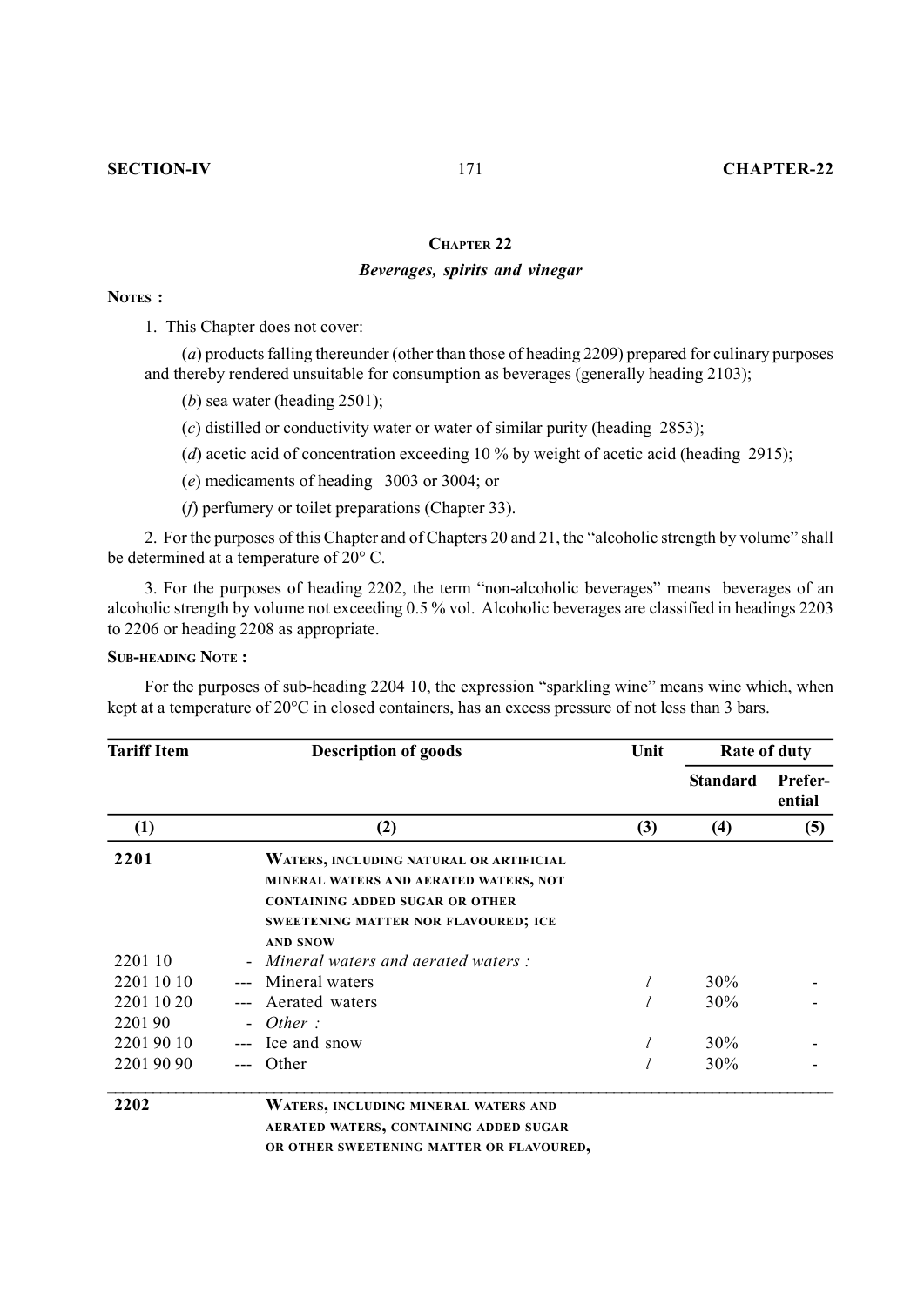| (1)        |               | (2)                                                             | (3)                         | (4)  | (5) |
|------------|---------------|-----------------------------------------------------------------|-----------------------------|------|-----|
|            |               | AND OTHER NON-ALCOHOLIC BEVERAGES, NOT                          |                             |      |     |
|            |               | <b>INCLUDING FRUIT OR VEGETABLE JUICES OF</b><br>HEADING 2009   |                             |      |     |
| 2202 10    |               | Waters, including mineral waters and aerated                    |                             |      |     |
|            |               | waters, containing added sugar or other                         |                             |      |     |
|            |               | sweetening matter or flavoured :                                |                             |      |     |
| 2202 10 10 |               | Aerated waters                                                  | $\ell$                      | 30%  |     |
| 2202 10 20 |               | Lemonade                                                        | $\ell$                      | 30%  |     |
| 2202 10 90 |               | Other                                                           | l                           | 30%  |     |
|            |               | Other:                                                          |                             |      |     |
| 22029100   |               | Non alcoholic beer                                              | $\mathcal{I}_{\mathcal{I}}$ | 30%  |     |
| 220299     | $ -$          | Other:                                                          |                             |      |     |
| 22029910   |               | Soya milk drinks, whether or not sweetened                      | l                           | 30%  |     |
|            |               | or flavoured                                                    |                             |      |     |
| 22029920   |               | Fruit pulp or fruit juice based drink                           | l                           | 30%  |     |
| 2202 99 30 |               | Beverages containing milk                                       | l                           | 30%  |     |
| 2202 99 90 | $\frac{1}{2}$ | Other                                                           | I                           | 30%  |     |
| 2203 00 00 |               | <b>BEER MADE FROM MALT</b>                                      | $\mathcal{I}_{\mathcal{I}}$ | 100% |     |
| 2204       |               | WINE OF FRESH GRAPES, INCLUDING FORTIFIED                       |                             |      |     |
|            |               | WINES; GRAPE MUST OTHER THAN THAT OF                            |                             |      |     |
|            |               | HEADING 2009                                                    |                             |      |     |
| 2204 10 00 |               | Sparkling wine                                                  | $\mathcal{I}_{\mathcal{I}}$ | 150% |     |
|            |               | Other wine; grape must with fermentation                        |                             |      |     |
|            |               | prevented or arrested by the addition of alcohol:               |                             |      |     |
| 2204 21    |               | In containers holding 2 l or less:                              |                             |      |     |
| 2204 21 10 |               | Port and other red wines                                        | l                           | 150% |     |
| 2204 21 20 |               | Sherry and other white wines                                    | l                           | 150% |     |
| 2204 21 90 | $---$         | Other                                                           | l                           | 150% |     |
| 220422     |               | In containers holding more than 2 l but not more<br>than $10 l$ |                             |      |     |
| 2204 22 10 |               | Port and other red wines                                        | l                           | 150% |     |
| 2204 22 20 |               | Sherry and other white wines                                    | l                           | 150% |     |
| 2204 22 90 | $---$         | Other                                                           | l                           | 150% |     |
| 2204 29    |               | Other:                                                          |                             |      |     |
| 2204 29 10 | $---$         | Port and other red wines                                        | l                           | 150% |     |
| 2204 29 20 |               | Sherry and other white wines                                    | l                           | 150% |     |
| 2204 29 90 | ---           | Other                                                           | l                           | 150% |     |
| 2204 30 00 |               | Other grape must                                                | l                           | 150% |     |
| 2205       |               | <b>VERMOUTH AND OTHER WINE OF FRESH</b>                         |                             |      |     |
|            |               | <b>GRAPES FLAVOURED WITH PLANTS OR</b>                          |                             |      |     |
|            |               | <b>AROMATIC SUBSTANCES</b>                                      |                             |      |     |
| 2205 10 00 |               | In containers holding 2 l or less                               | $\mathcal{I}$               | 150% |     |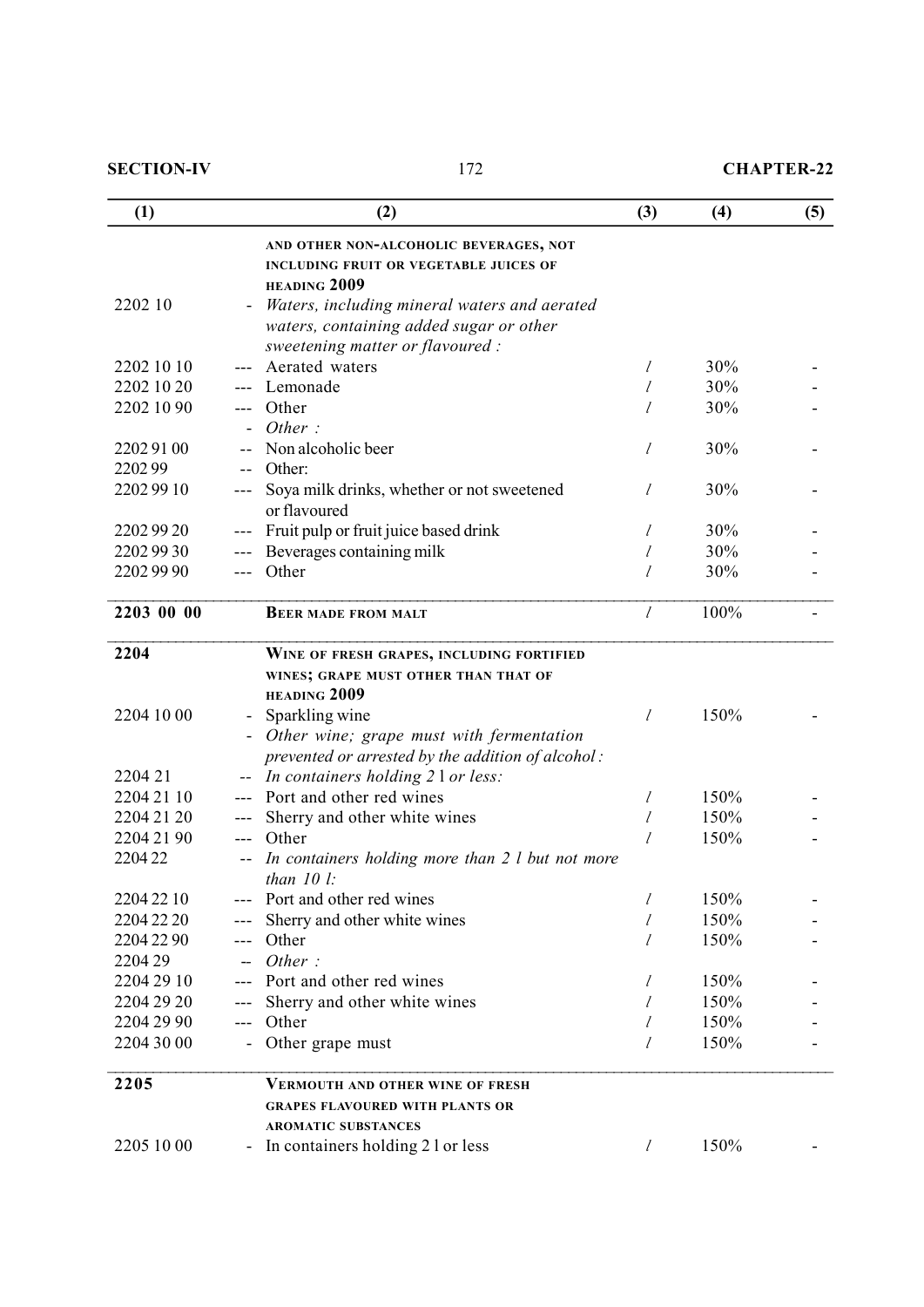| (1)             |                | (2)                                                                                                                                                                                                          | (3)                         | (4)  | (5) |
|-----------------|----------------|--------------------------------------------------------------------------------------------------------------------------------------------------------------------------------------------------------------|-----------------------------|------|-----|
| 2205 90 00      |                | Other                                                                                                                                                                                                        | l                           | 150% |     |
| 2206 00 00      |                | <b>OTHER FERMENTED BEVERAGES (FOR</b><br>EXAMPLE, CIDER, PERRY, MEAD SAKE); MIXTURES<br>OF FERMENTED BEVERAGES AND NON-ALCOHOLIC<br><b>BEVERAGES, NOT ELSEWHERE SPECIFIED</b><br>OR INCLUDED                 | $\mathcal{I}_{\mathcal{I}}$ | 150% |     |
| 2207            |                | <b>UNDENATURED ETHYL ALCOHOL OF AN</b><br><b>ALCOHOLIC STRENGTH BY VOLUME OF 80%</b><br>VOL. OR HIGHER; ETHYL ALCOHOL AND OTHER<br>SPIRITS, DENATURED, OF ANY STRENGTH                                       |                             |      |     |
| 2207 10         |                | Undenatured ethyl alcohol of an alcoholic<br>strength by volume of 80% vol. or higher:<br>Rectified spirit:                                                                                                  |                             |      |     |
| 2207 10 11      |                | Concentrates of alcoholic beverages                                                                                                                                                                          | l                           | 150% |     |
| 2207 10 19      |                | Other                                                                                                                                                                                                        | I                           | 150% |     |
| 2207 10 90      |                | Other                                                                                                                                                                                                        | l                           | 150% |     |
| 2207 20 00      |                | Ethyl alcohol and other spirits, denatured, of<br>any strength                                                                                                                                               |                             | 30%  |     |
| 2208<br>2208 20 |                | Undenatured ethyl alcohol of an alcoholic<br>strength by volume of less than 80% vol.;<br>spirit, liqueurs and other spiritnous<br>beverages<br>Spirits obtained by distilling grape<br>wine or grape marc : |                             |      |     |
|                 |                | In containers holding 2 l or less:                                                                                                                                                                           |                             |      |     |
| 2208 20 11      |                | <b>Brandy</b>                                                                                                                                                                                                | l                           | 150% |     |
| 2208 20 12      |                | Liquors                                                                                                                                                                                                      | l                           | 150% |     |
| 2208 20 19      |                | Other<br>Other                                                                                                                                                                                               | l                           | 150% |     |
| 2208 20 91      |                | <b>Brandy</b>                                                                                                                                                                                                | $\ell$                      | 150% |     |
| 2208 20 92      |                | Liquors                                                                                                                                                                                                      | l                           | 150% |     |
| 2208 20 99      | ----           | Other                                                                                                                                                                                                        | l                           | 150% |     |
| 2208 30         | $\overline{a}$ | Whiskies:                                                                                                                                                                                                    | l                           | 150% |     |
|                 |                | In containers holding 2 1 or less :                                                                                                                                                                          |                             |      |     |
| 2208 30 11      | $--- -$        | Bourbon whiskey                                                                                                                                                                                              | $\ell$                      | 150% |     |
| 2208 30 12      | $---$          | Scotch                                                                                                                                                                                                       | l                           | 150% |     |
| 2208 30 13      | ----           | Blended                                                                                                                                                                                                      | l                           | 150% |     |
| 2208 30 19      |                | Other                                                                                                                                                                                                        | l                           | 150% |     |
|                 |                | Other                                                                                                                                                                                                        |                             |      |     |
| 2208 30 91      |                | Bourbon whiskey                                                                                                                                                                                              | l                           | 150% |     |
| 2208 30 92      | ----           | Scotch                                                                                                                                                                                                       | $\ell$                      | 150% |     |
| 2208 30 93      | ----           | Blended                                                                                                                                                                                                      | l                           | 150% |     |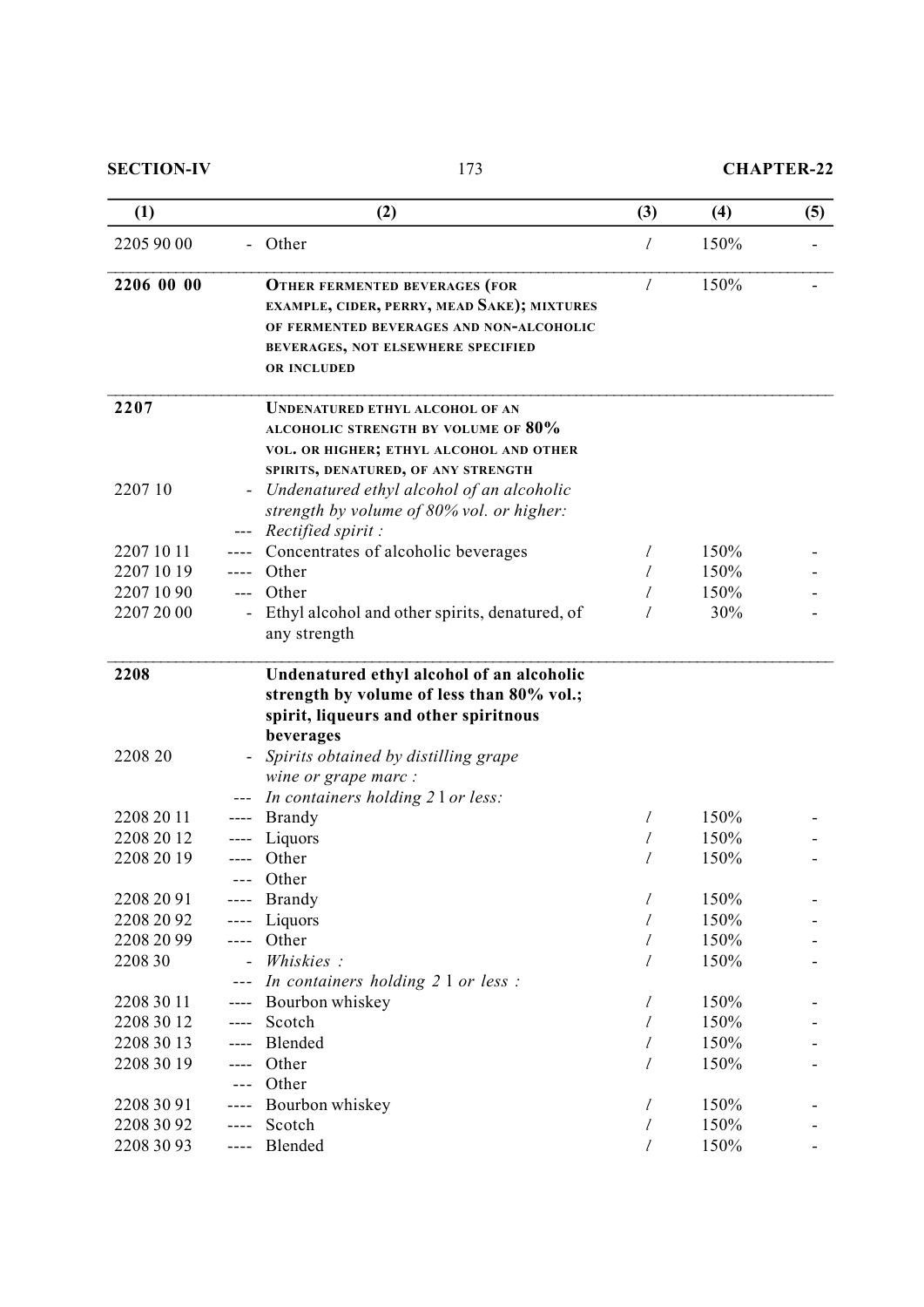# **SECTION-IV** 174 **CHAPTER-22**

| (1)                      |                          | (2)                                          | (3)                         | (4)          | (5) |
|--------------------------|--------------------------|----------------------------------------------|-----------------------------|--------------|-----|
| 2208 30 99               |                          | Other                                        | l                           | 150%         |     |
| 2208 40                  |                          | Rum and other spirits obtained by distilling |                             |              |     |
|                          |                          | fermented sugarcane products:                |                             |              |     |
|                          |                          | In containers holding 2 l or less :          |                             |              |     |
| 2208 40 11               |                          | Rum                                          | l                           | 150%         |     |
| 2208 40 12               |                          | Other                                        | l                           | 150%         |     |
|                          |                          | Other:                                       |                             |              |     |
| 2208 40 91               |                          | Rum                                          | l                           | 150%         |     |
| 2208 40 92               |                          | Other                                        | $\ell$                      | 150%         |     |
|                          |                          | Other                                        |                             |              |     |
| 2208 40 91<br>2208 40 92 |                          | Rum<br>Tafia                                 | $\ell$                      | 150%<br>150% |     |
| 2208 50                  | ----                     | Gin and Geneva:                              | l                           |              |     |
|                          |                          | In containers holding 2 l or less :          |                             |              |     |
| 2208 5011                |                          | Gin                                          | l                           | 150%         |     |
| 2208 50 12               |                          | Geneva                                       | l                           | 150%         |     |
| 2208 50 13               |                          | Vodka                                        | $\mathcal{I}_{\mathcal{I}}$ | 150%         |     |
|                          |                          | Other:                                       |                             |              |     |
| 2208 50 91               |                          | Gin                                          | l                           | 150%         |     |
| 2208 50 92               |                          | Geneva                                       | l                           | 150%         |     |
| 2208 60 93               | ----                     | Vodka                                        | $\ell$                      | 150%         |     |
| 220870                   |                          | Liqueurs and cordials :                      |                             |              |     |
|                          | ---                      | In containers holding 2 1 or less :          |                             |              |     |
| 2208 70 11               | ----                     | Liqueurs                                     | l                           | 150%         |     |
| 2208 70 12               |                          | Cordials                                     | $\mathcal{U}$               | 150%         |     |
|                          | ---                      | Other:                                       |                             |              |     |
| 2208 70 91               | ----                     | Liqueurs                                     | l                           | 150%         |     |
| 2208 70 92               | ----                     | Cordials                                     | $\ell$                      | 150%         |     |
| 220890                   |                          | Other:                                       |                             |              |     |
|                          |                          | In containers holding 2 1 or less :          |                             |              |     |
| 2208 90 11               |                          | Tequila                                      | $\ell$                      | 150%         |     |
| 2208 90 12               | ----                     | Indenatured ethyl alcohol                    | l                           | 150%         |     |
| 2208 90 19               |                          | Other                                        | $\mathcal{I}_{\mathcal{I}}$ | 150%         |     |
|                          |                          | Other                                        |                             |              |     |
| 2208 90 91               |                          | Tequila                                      | l                           | 150%         |     |
| 2208 90 92               |                          | Indenatured ethyl alcohol                    | $\ell$                      | 150%         |     |
| 2208 90 99               | ----                     | Other                                        | l                           | 150%         |     |
| 2209                     |                          | VINEGAR AND SUBSTITUTES FOR VINEGAR          |                             |              |     |
|                          |                          | <b>OBTAINED FROM ACETIC ACID</b>             |                             |              |     |
| 2209 00                  | $\overline{\phantom{a}}$ | Vinegar and substitutes for vinegar          |                             |              |     |
|                          |                          | obtained from acetic acid:                   |                             |              |     |
| 2209 00 10               |                          | Brewed vinegar                               | l                           | 30%          |     |
| 2209 00 20               |                          | Synthetic vinegar                            | $\ell$                      | 30%          |     |
| 2209 00 90               |                          | Other                                        | $\ell$                      | 30%          |     |
|                          |                          |                                              |                             |              |     |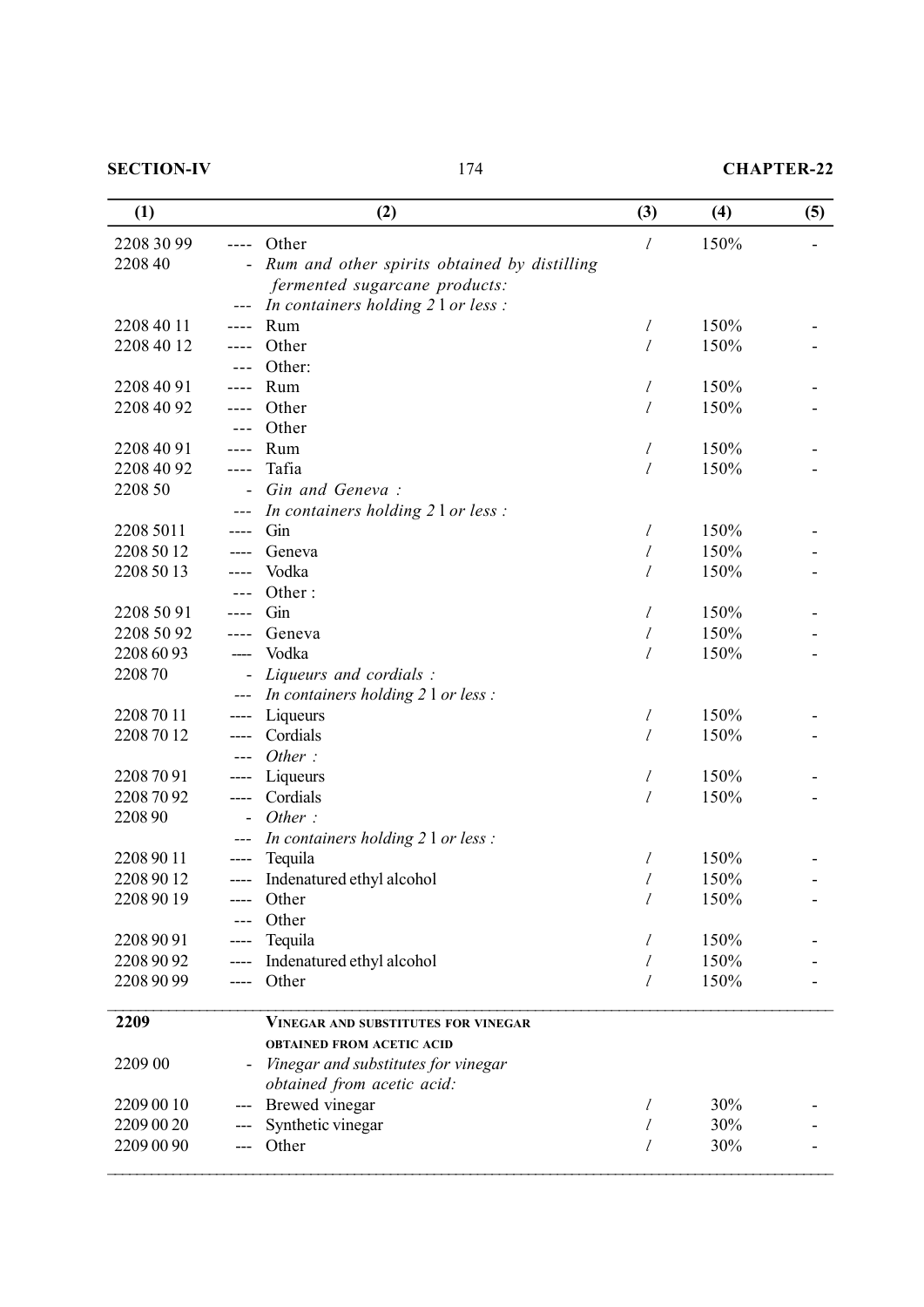### **EXEMPTION NOTIFICATIONS**

**Rates of additional duty on specified alcoholic liquors:**

### **[Notfn. No. 32/03-Cus. dt. 1.3.2003]**

In exercise of the powers conferred by the proviso to sub-section (1) of section 3 of the Customs Tariff Act, 1975(51 of 1975) and in supersession of the notification of the Government of India in the erstwhile Ministry of Finance (Department of Revenue) No.54/2001-Customs, dated the 11<sup>th</sup> May, 2001, published in the Gazette of India, vide number G.S.R.353 (E), dated the 11<sup>th</sup> May, 2001, the Central Government having regard to the excise duties for the time being leviable on like alcoholic liquors produced or manufactured in different States, or the excise duties which would be leviable for the time being in different States on the class or description of alcoholic liquor, as the case may be, hereby specifies, on goods of the description specified in column (3) of the Table below, and falling under the headings of the First Schedule to the said Customs Tariff Act as are specified in the corresponding entry in column (2) of the said Table, when imported into India, the rates of additional duty specified in the corresponding entry in column (4) of the said Table. **Table** 

|     | Table                              |                                                                                                                                                                                                                                                                                                                         |                                                                                                                                                                                                             |  |  |
|-----|------------------------------------|-------------------------------------------------------------------------------------------------------------------------------------------------------------------------------------------------------------------------------------------------------------------------------------------------------------------------|-------------------------------------------------------------------------------------------------------------------------------------------------------------------------------------------------------------|--|--|
|     | S.No. Heading                      | Description of goods                                                                                                                                                                                                                                                                                                    | Rate of additional duty                                                                                                                                                                                     |  |  |
| (1) | (2)                                | (3)                                                                                                                                                                                                                                                                                                                     | (4)                                                                                                                                                                                                         |  |  |
| 1.  | 2203, 2204,<br>$2205$ , or<br>2206 | All goods put up in bottles or cans or any other<br>packing, for ultimate sale in retail and having<br>a CIF price,-<br>(a) not exceeding USD 25 per case;<br>(b) exceeding USD 25 but not exceeding<br>USD 40 per case;<br>(c) exceeding USD 40 per case                                                               | 75% ad valorem<br>50% ad valorem or USD 37 per<br>case, whichever is higher<br>20% ad valorem or USD 40 per<br>case, whichever is higher                                                                    |  |  |
| 2.  | 2208                               | All goods put up in bottles or cans or any other<br>packing, for ultimate sale in retail and having a<br>CIF price,-<br>(a) not exceeding USD 10 per case;<br>(b) exceeding USD 10 but not exceeding<br>USD 20 per case;<br>(c) exceeding USD 20 but not exceeding<br>USD 40 per case;<br>(d) exceeding USD 40 per case | 150% ad valorem<br>100% ad valorem or USD 40 per<br>case, whichever is higher<br>50% ad valorem or USD 53.2 per<br>case, whichever is higher<br>25% ad valorem or USD 53.2 per<br>case, whichever is higher |  |  |

*Explanation.-* For the purposes of this notification,-

(i) a "case" shall mean a packing containing a total volume of nine litres of liquor;

- (ii) the CIF price of any goods put up in packings of a size other than nine litres shall be determined on a pro-rata basis;
- (iii) the said additional duty shall be payable in Indian currency;
- (iv) "USD" means US Dollar;
- (v) rate of exchange applicable for the purpose of calculation of the said additional duty shall be the rate which is specified in the notification of the Government of India in the Ministry of Finance and